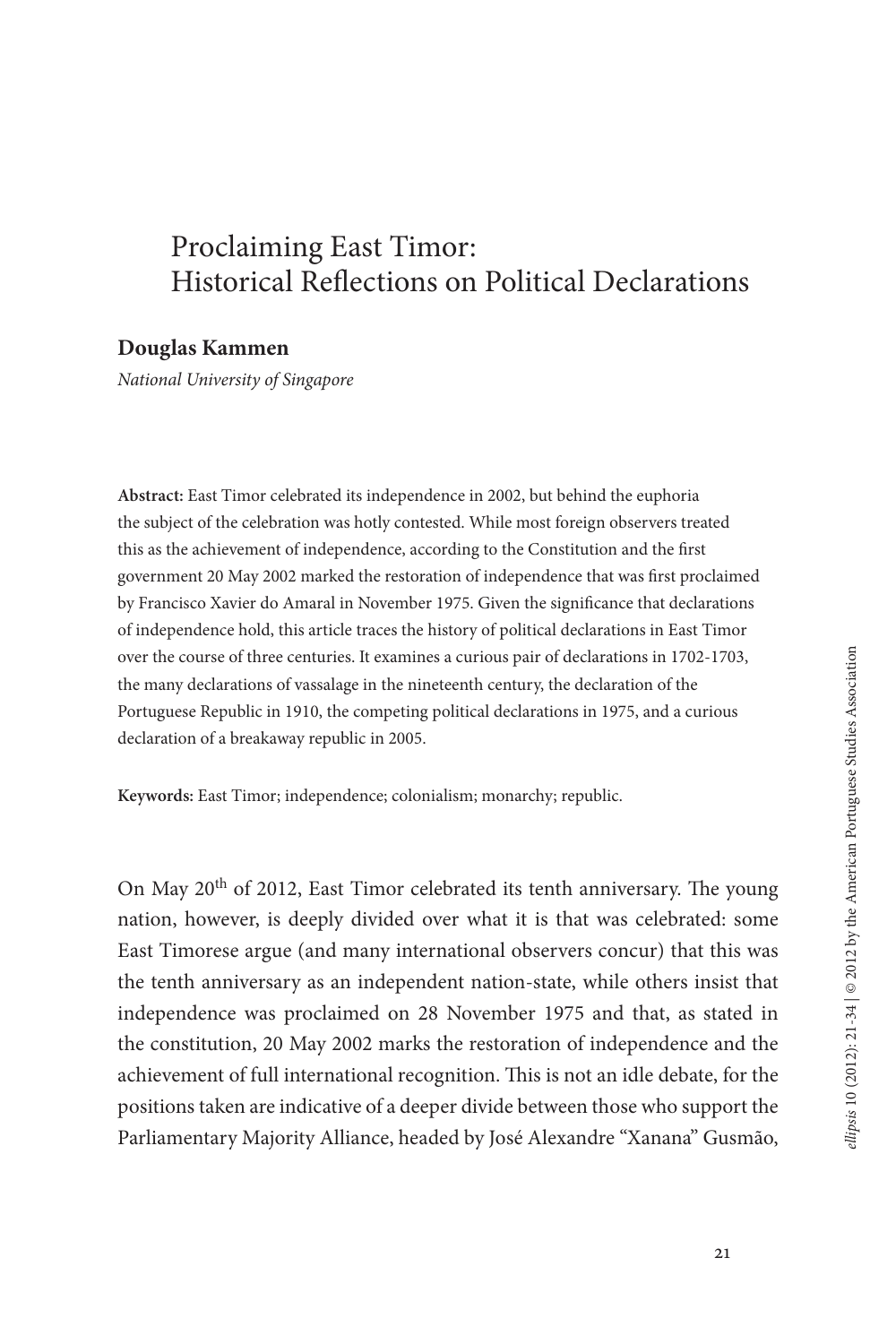and those who identify with the Revolutionary Front for an Independent East Timor (Fretilin), led by Mari Alkatiri and Francisco "Lu Olo" Guterres.

Public debate over declarations of independence is all too common, in part because of popular misunderstandings about the difference between a declaration and the achievement of independence, in part too because of misconceptions about what each represents. It is, therefore, useful to recall that declarations are fundamentally expressions of the nation while the achievement of independence signifies above all else international recognition of statehood. As Pauline Maier writes of the United States – itself no stranger to debates about its own founding – the Declaration of Independence in 1776 was "the promise of a representative government;" the Constitution of 1887 was "the fulfillment of that promise" (Maier back cover). Building on this distinction, this essay reflects on the history of political proclamations in East Timor by examining four declarations spread across three centuries, highlighting issues of language as well as political theory.

### Declarations of Vassalage

The Portuguese first arrived in the Solor and Timor archipelago in the early sixteenth century in search of the sources of sandalwood, but it was not until 1702 that the Viceroy of Goa appointed the first Portuguese governor, with the grandiloquent title "Governor and Captain-General of the islands of Timor and Solor and other regions of the South" (Boxer 183). Upon arrival, Governor António Coelho Guerreiro made the bold decision to move the base of Portuguese operations from Larantuca, on the island of Flores, to the settlement of Lifau, on Timor. His efforts to exert control, however, were challenged almost immediately by the Larantuqueiros (also known as the "Black Portuguese") – the ethnically mixed, Portuguese-speaking and Catholicized community – then under the leadership of Domingos da Costa. A three-year siege ensued, during which our first political "declarations" were made. In May 1702, Governor Coelho Guerreiro wrote to the Viceroy of Goa to explain the problems he was encountering. The Larantuqueiros, he wrote,

… em que me reprotestauão que herão amigos, e irmãos em armas com El Rey Nosso Snr negando lhe o homen de vassalos e querendosse conste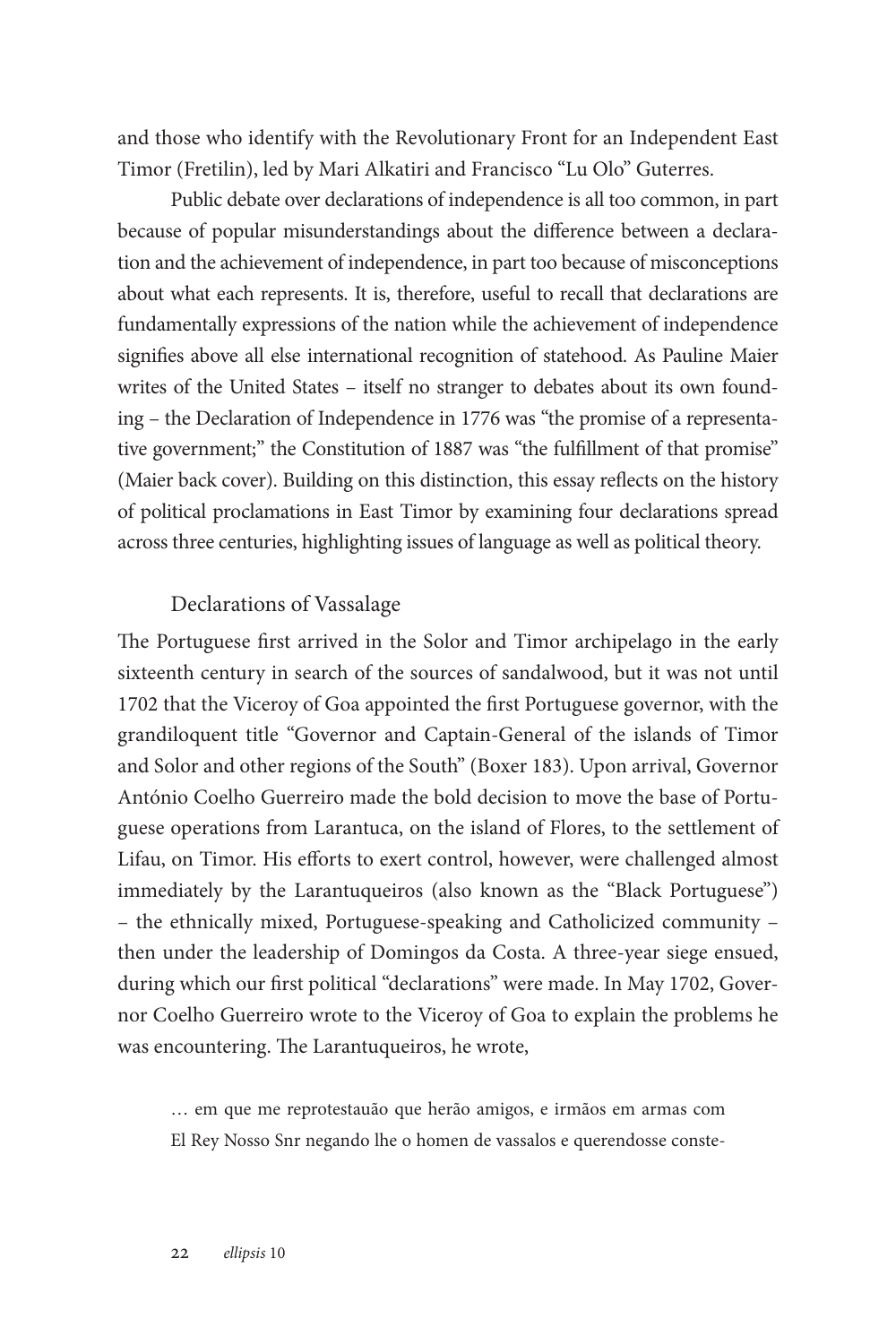tuir republica imdependente por adjudicando assy a eleição do gouerno e o disporem dos fuitos da ilha ao seu arbitrio, sem que S. Mag.<sup>de</sup> tiueçe nellas mais que o nomem do rey por dispençação da sua vontade…. (Matos 235)

… protested that they were friends and brothers in arms of the King Our Lord, denying him the name of vassals, and they wished to constitute an independent republic to decide therewith the election of a government and dispose of the fruits of the island as they wished, without His Majesty having more than the name of king…. (Hägerdal 320)

Had Domingos da Costa really made his case in terms of "an independent republic" and the need for "elections," or is this the Governor's attempt to discredit the rebel leader? The latter seems more likely. For the following year Domingos da Costa sent an equally extraordinary letter to King Pedro II of Portugal, protesting against the atrocities committed by Governor Coelho Guerreiro and describing the mutiny of "gentiles and Christians alike." In the final lines da Costa admitted that he too joined the *maquis*, but defended this on grounds that he remained loyal to King Pedro II:

… e como os pouuos de Timor uendo que se perdia a ilha mandou chamar ou pouuo de Sollor, e que me trouxesse por força, o que outra uez de nouo me protestarão da parte de Deõs, e d V. Real Mg.<sup>e</sup> uiesse para Timor, e que de tudo faria prezente a V. Real Mg.<sup>e</sup>; e uendo eu o protesto delles torney a deitar o posto de Capitão mor assy por me doer muito dos suores do meu Pay Matheus da Costa vertidos nesta ilha como por entender fazer seruiço a V. Real Mg.<sup>e</sup>; em que espero trará a memoria os merecimentos do meu Pay, como tão bem o despacho destes pouuos vassalos leaes de V. Mg.<sup>e</sup> os quaes pedem com justiça, e muita rezão serem essas ilhas gouernadas pellos naturaes, por que as defenderão the acabar o sangue de suas ueas.

> Deos a V. Real Mg.e guarde para amparo deste Oriente. Teimor em Mayo de 1703. De Vossa Real Mg.<sup>e</sup> Minimo Soldado Domingos da Costa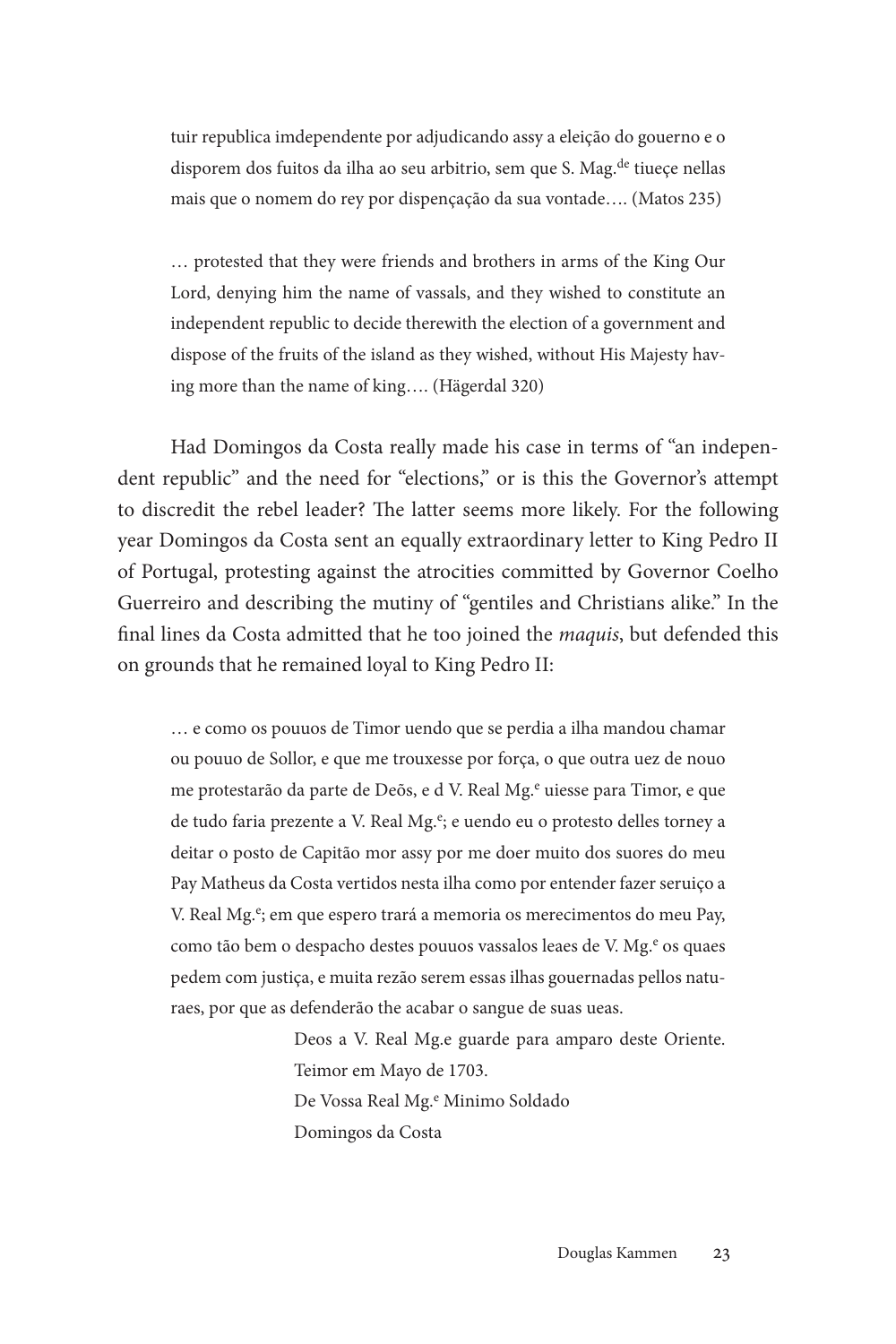… and as the people of Timor, seeing that they were losing the island, called to the people of Solor, and that they took me there forcefully and once again protested on behalf of God, and of your Royal Majesty, that I come to Timor, and that all would be presented to your Royal Majesty, and seeing their protest, I got back to my position as Commander, as it pains me greatly the sweat that my father, Matheus da Costa, poured into this island, as much as with the understanding of my doing service to your Royal Majesty; in this I hope to bring to mind the merits of my father, also the dispatch of the loyal vassal peoples of Your Majesty, who ask with justice and much reason for these islands to be governed by native sons, because they will defend them to their last drop of blood.

> God save Your Royal Majesty for protection of this Orient. Timor on May 5, 1703. Most humble soldier of Your Royal Majesty Domingos da Costa (Matos 308-9)

That a Timorese composed this letter in Portuguese in 1703, and did so in full confidence that the letter would reach the King of Portugal on the other side of the world, is altogether remarkable. It is, perhaps, tempting to read da Costa as arguing for the legitimacy of rebellion and for the claim that rebellion may give rise to legitimate forms of rule, much as American revolutionaries argued towards the end of the same century. But that is not the case: da Costa had no access to Enlightenment thought, to Montesquieu or Rousseau, to the Rights of Man or ideas of representative government. Instead, da Costa's argument is that loyalty (that of his father, his own, and the "the people of Timor") to the Portuguese crown must be repaid with just rule (preferably in the person of "native sons").

From the early eighteenth century onward, Portuguese governors cajoled, bribed and at times coerced indigenous rulers, whom they termed *Rei* or *Regulo* (Little King), to sign terms of vassalage (*termos de vassalagem*), swearing fealty to the Portuguese crown and vowing to obey the Governor. In 1769, threatened by the ongoing rebellion of the Black Portuguese under the leadership of the da Costa and Hornay families, Governor Teles de Meneses packed up the 1,200 members of the tiny settlement of Lifau and sailed down the coast to Dili,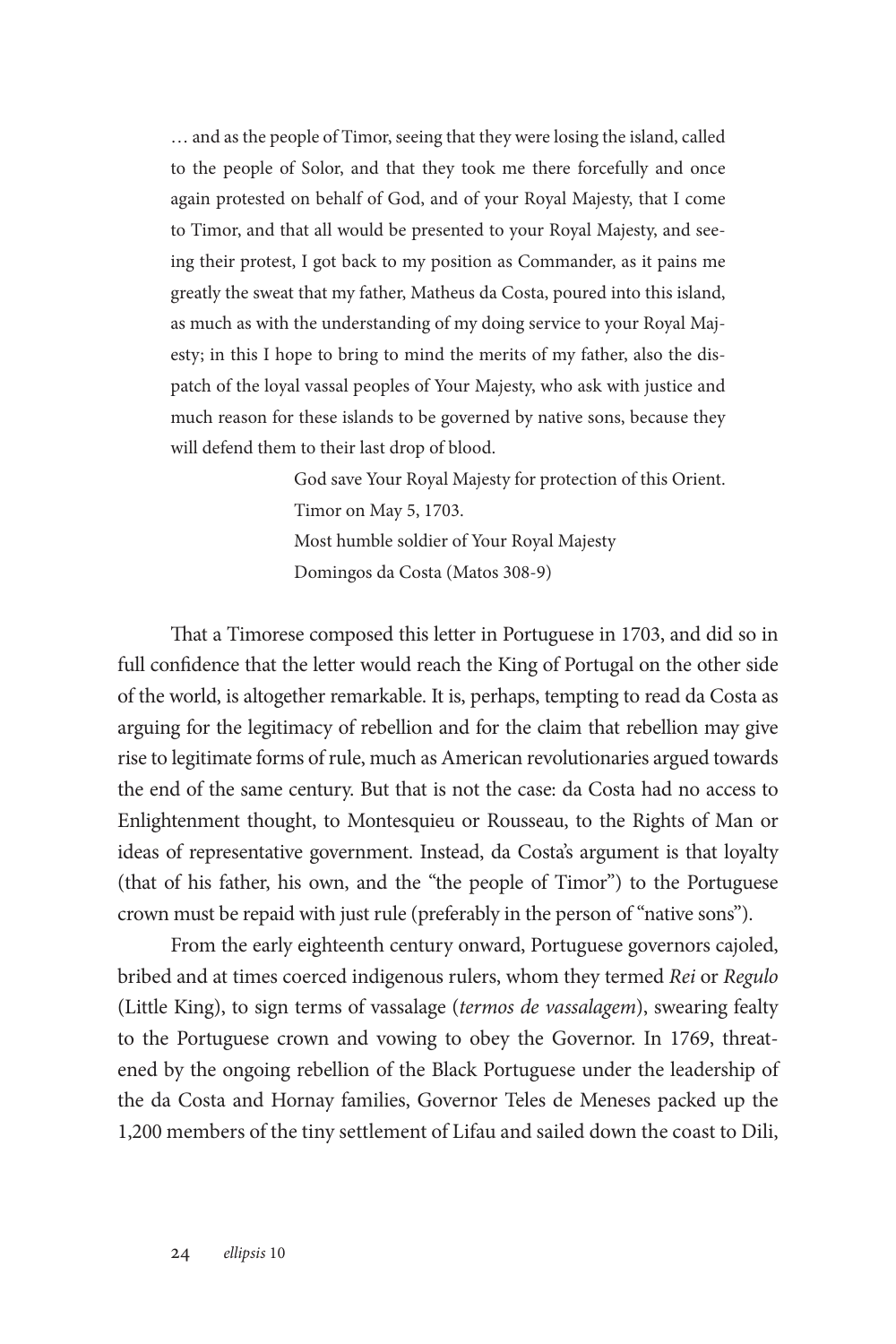where he was welcomed by the ruler of the Kingdom of Motael and granted permission to establish a new capital. One of Teles de Meneses' first initiatives was to summon more than forty indigenous rulers to sign new terms of vassalage. The practice appears to have waned during the early nineteenth century, during which the Portuguese presence reached a nadir, but by mid-century, as the first real efforts were made to establish a functioning colonial regime, terms of vassalage again became the lynchpin in the expansion of territorial control. These documents, many of which have survived in the colonial archives, were highly formulaic. This one, from 1881, is typical:

Eu D. Duarte Gutterres, coronel regente do reino de Venilale da parte da rainha do mesmo reino D. Isabel Gutterres, juro aos Santos Evangelhos vassallagem a El-Rei de Portugal o Senhor D. Luiz I, e por preito e homenagem me obrigo a cumprir todas as ordens dos senhores governadores d'esta districto de Timor e a manter e fazer respeitar no meu reino a religião catholica e bem assim a pagar a finta que me for ordenada e dar auxilio para a Guerra e serviçaes para o serviço publico quando me forem requisitados. (*Boletim* 56)

I, Dom Duarte Gutterres, colonel and regent of the kingdom of Venilale, on behalf of the queen of the same kingdom, Dona Isabel Gutterres, swear in the name of the Holy Gospels vassalage to the King of Portugal, His Majesty D. Luiz I, and through contract and homage vow to fulfill all orders of the Governors of this district of Timor and to maintain and enforce enforce in my kingdom the Catholic faith, to pay the annual tribute when ordered, and to provide auxiliaries in War and support public services when requested to do so. (*Boletim* 56)

The signing of *termos* was typically accompanied by the exchange of gifts, that might include a "cane of office," a copy of the document itself, a Portuguese flag, cloth, alcohol and perhaps even guns and gunpowder. These were oaths of fealty and obedience, and as such are part of the feudal Iberian tradition, not a glorious past to which an independent nation might one day trace its founding roots.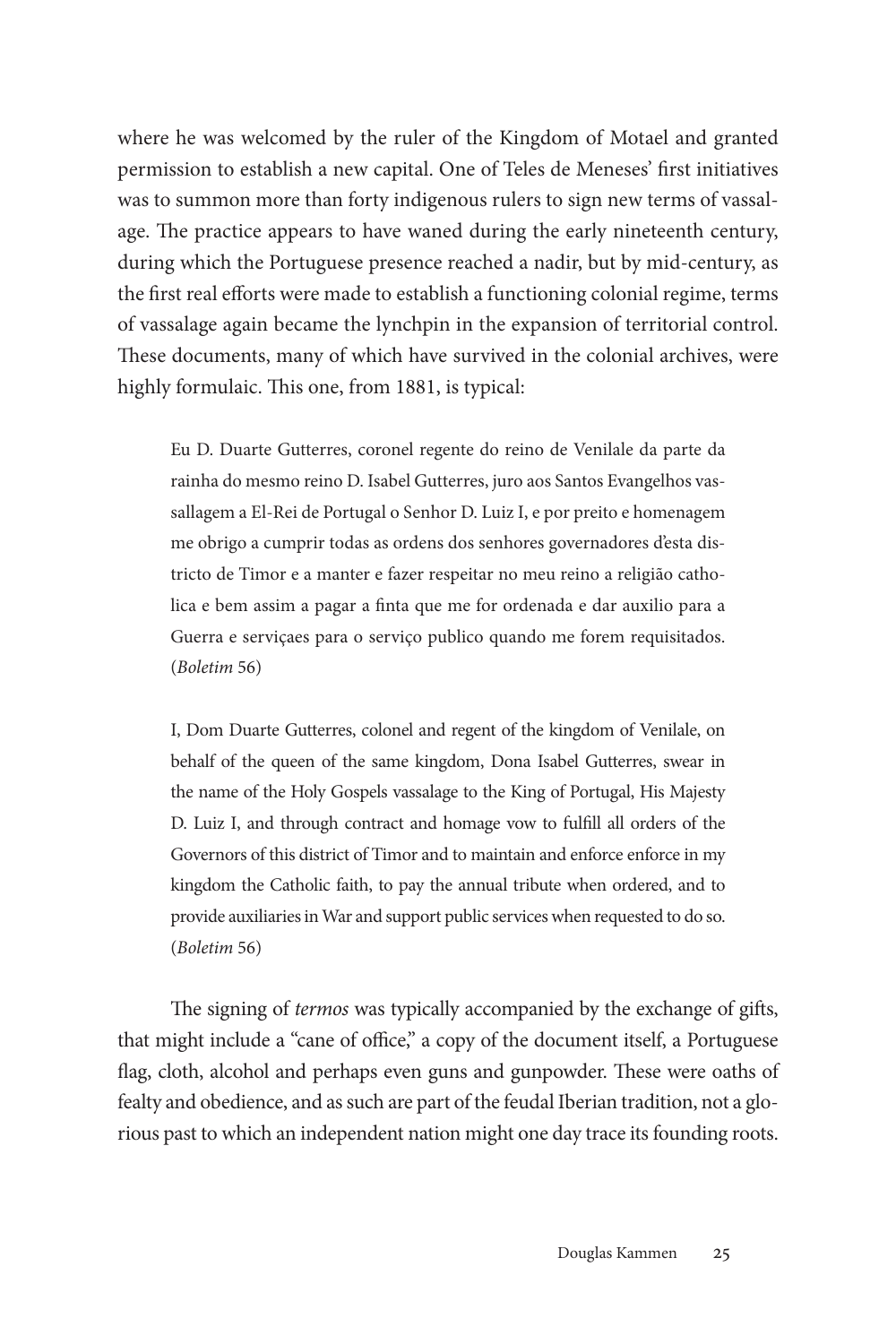## Declaration of the Portuguese Republic

By the first decade of the twentieth century, Portugal had swapped the inefficient system of vassalage and tribute for one of brutal direct rule that included a head tax and forced labor to fuel the production of coffee. The few voices of open dissent came from the political "deportados" and "degredados" banished from the metropole and other colonies to the furthest reaches of the empire. So when news reached Dili in early October 1910 of the revolution overthrowing the Monarchy and the proclamation of the Portuguese Republic, there was little celebrating. It took three weeks for Governor Alfredo Cardoso Soveral Martins to issue a formal announcement and specific instructions for cosmetic changes in uniforms, letterhead, and so on, and it was not until 5 November that he made a public address. He began:

### Meus Senhores:

Trouxe-nos o telégrafo a notícia da revolta que deu a Portugal um novo regime, satisfazendo os ideais da sua população e abrindo ao seu futuro uma nova era que a todos se impõe como de felicidade e progresso. Leal filha, não podia a colónia de Timor deixar de, com carinhoso entusiasmo, seguir a mãe Pátria, abraçando a Ideia Nova com fé no porvir e arreigada crença num Portugal maior.

Traga o novo regime a felicidade que merece a heróica Nação, cujas tradições enchem de gloriosas páginas a Histtória [sic] do passado e possa a História do futuro registar ainda a grandeza deste povo civilizador e honrado.

#### Gentlemen:

A telegraph brought us news of the revolt that gave Portugal a new regime, satisfying the ideals of its people and its future by opening a new era for all of happiness and progress. Loyal daughter, the colony of Timor could not but follow, with loving enthusiasm, the mother country, embracing the new idea with faith in the future and enduring belief in a greater Portugal.

The coming of the new regime deserves the happiness that the heroic nation, whose traditions fill the pages of glorious history of the past and the history of the future can still record the greatness, of this civilizing and honorable people. (Oliveira 43)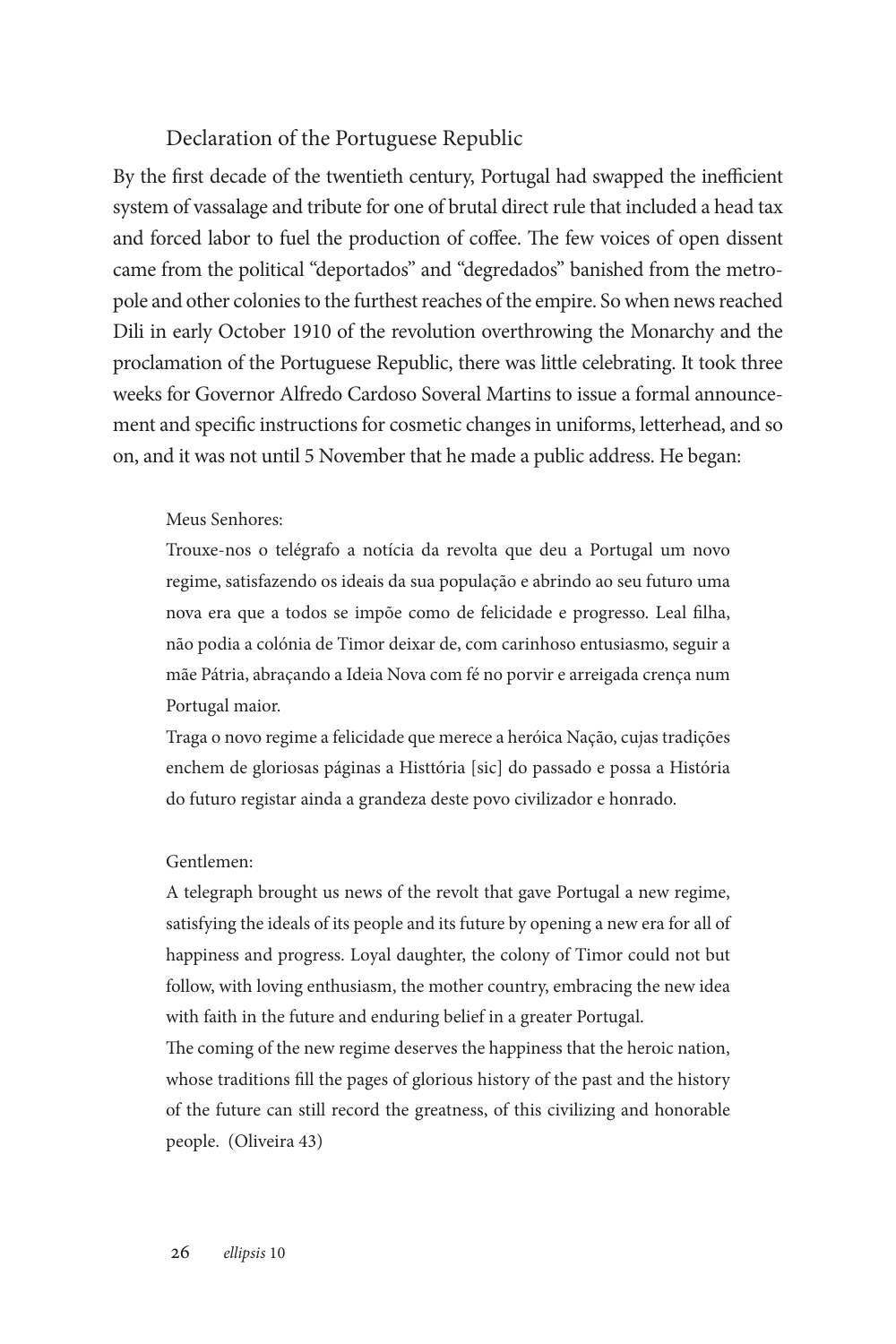Like birthday celebrations for Belgium's King Leopold II in Leopoldville and commemorations of the founding of the Dutch Republic in colonial Batavia, Governor Martins' stern salute to the "happiness and progress" of the mother country made little sense addressed to the people of the "loyal daughter." The abolition of the symbols of monarchy and plans to liquidate the indigenous kingdoms were a direct threat to the Timorese aristocracy. The combination of Republicanism and the announcement of a one hundred and fifty percent increase in the annual head tax was enough to prompt the last great rebellion against Portuguese rule, lasting from late 1911 through 1912. Ironically, the planning is said to have taken place when a number of indigenous rulers and their retinues were in Dili on 5 November 1911 for the first anniversary of the proclamation of the Republic. Scholars have claimed that during the uprising Dom Boaventura da Costa Sotto-Maior of Manufahi "establish[ed] a seat of government" (Hill 46), and it is not uncommon to hear East Timorese today say that Dom Boaventura even proclaimed an independent republic, though there does not appear to be any evidence to support either claim. The rebellion was crushed in due course, at an enormous cost in life and property. Republican sentiment in Timor soon lost its luster and Portuguese officials went on to pen a number of books proclaiming the savagery of the native insurrection. The most delirious of these is Teófilo Duarte's *Timor (Ante-Camara do Inferno?!)*, the cover of which shows a Timorese warrior holding a severed head.

# Declaration of Independence, 1975

The Armed Forces Movement of April 1974 overthrew five decades of quasifascist rule in the metropole and opened the gates for decolonization of the "overseas provinces." In contrast to the African colonies, where armed struggles for independence had raged for a decade, at the furthest reaches of the empire the small coterie of Portuguese-educated East Timorese rushed to establish political parties for the first time. There were ideological and pragmatic differences, to be sure, but all agreed on the need for decolonization. Indonesian intelligence courted the parties and inflamed their suspicions of one another, eventually resulting in a coup d'état by the Timorese Democratic Union (União Democrática Timorense, UDT) in August 1975 and a counterattack by the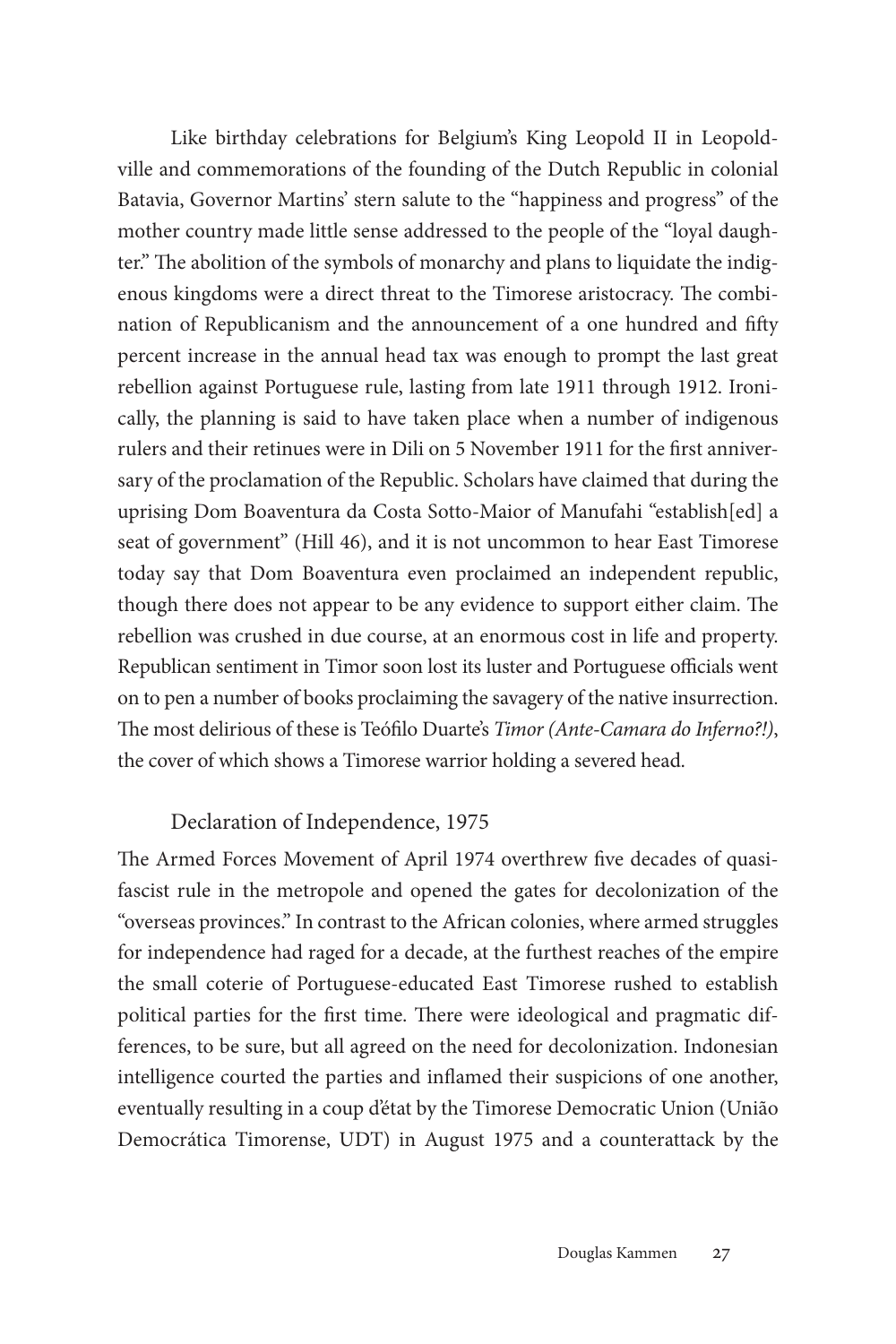Revolutionary Front for an Independent East Timor (Frente Revolucionária de Timor-Leste Independente, Fretilin). After a brief period of civil conflict, UDT forces retreated across the border into Indonesian West Timor, the Portuguese governor and his staff fled to the offshore island of Atauro, and Fretilin, which continued to recognize Portuguese sovereignty and demand a formal process of decolonization, found itself in the unwanted position of de facto government.

A season of proclamations ensued. On 1 September 1975, two leaders of the União Democrática Timorense (UDT) issued a proclamation on behalf of the people of Bobonaro district, which borders Indonesian West Timor, stating that they had broken all ties with Portugal and demanding Indonesian assistance to free all people of "East Timor" (*Integrasi* 226). A few days later several leaders of the pro-Indonesian party Apodeti (*Associação Popular Democrática Timorense*) met in a forest near the town of Suai and issued another "declaration" requesting integration with the Republic of Indonesia (Vieira). And on 7 September, the leaders of UDT, Apodeti, and two minor parties (Kota and Trabalhista) signed a petition addressed to Indonesian President Soeharto asking that Portuguese Timor be integrated into Indonesia (CAVR 44-5). These declarations coincided with a sharp increase in covert Indonesian operations across the border and preparations for a full-scale invasion. Indonesian forces seized border towns and warships in coastal waters shelled Fretilin defenses. And so, on 28 November, in a hastily organized and rather grim affair in Henry the Navigator Square in front of the *Pálacio do Governo*, the new flag of East Timor was raised and Fretilin President Francisco Xavier do Amaral read the one sentence declaration of independence:

Encarnando a aspiração suprema do povo de Timor-Leste e para salvaguarda dos seus mais legítimos direitos e interesses como nação soberana, o Comité Central da Frente Revolucionária de Timor-Leste Independente – Fretilin – decreta e eu proclamo, unilateralmente, a independência de Timor-Leste que passa a ser, a partir das 00.00 h de hoje, a República Democrática de Timor-Leste, anti-colonialista e anti-imperialista. Viva a República Democrática de Timor-Leste! Viva o povo de Timor-Leste livre e independente! Viva a Fretilin!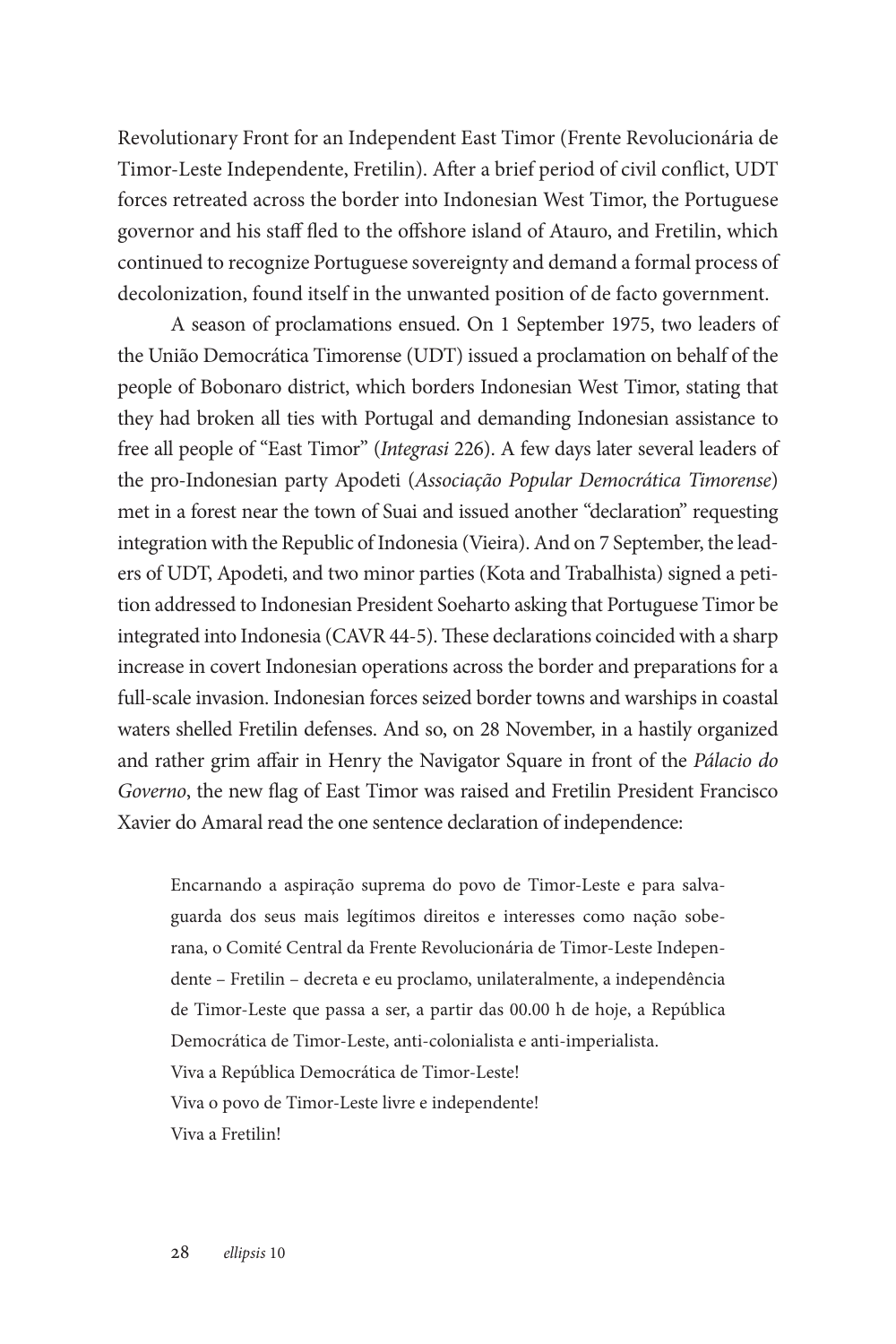Expressing the highest aspirations of the people of East Timor and to safeguard the most legitimate interests of national sovereignty, the Central Committee of the Revolutionary Front for an Independent East Timor – FRETILIN – decrees by proclamation, unilaterally, the independence of East Timor, from 00.00 hours today, declaring the state of the Democratic Republic of East Timor, anti-colonialist and anti-imperialist. Long live the Democratic Republic of East Timor! Long live the people of East Timor, free and independent! Long live FRETILIN! (Joliffe 212)

The declaration was made out of necessity, but it was also inspired by and modeled on the declaration issued two weeks earlier by the *Movimento Popular de Libertação de Angola* (MPLA) in Luanda establishing the People's Republic of Angola. The language may be militant, but the claims were framed in terms of the international legal discourse of the right to self-determination and state sovereignty.

As was the case in Angola, where a day after the MPLA declaration the *Frente Nacional de Libertação de Angola* and the *União Nacional de Independência Total de Angola* issued a rival declaration, the Fretilin proclamation did not go uncontested. On 29 November, the Indonesian Minister of Information released a statement of concern about Fretilin's "unilateral declaration" (CAVR 57). And so, on 29 November, the four parties that had petitioned President Soeharto in September issued what became known as the Balibo declaration. It was issued in both English and Portuguese, though only the original English version is available. The crucial penultimate paragraph reads:

In the name of the All Mighty [sic], and by the reasons previously referred, we do proclaim solemnly the Integnation [sic] of the whole territory of the ex-portuguese colony of Timor with the Indonesian Nation, as this proclamation means the most highly expression of the Portuguese Timor people feelings. (*Integrasi* 283-4)1

The declaration, of course, was no more than window-dressing intended to justify the illegal Indonesian invasion, launched on 7 December 1975, only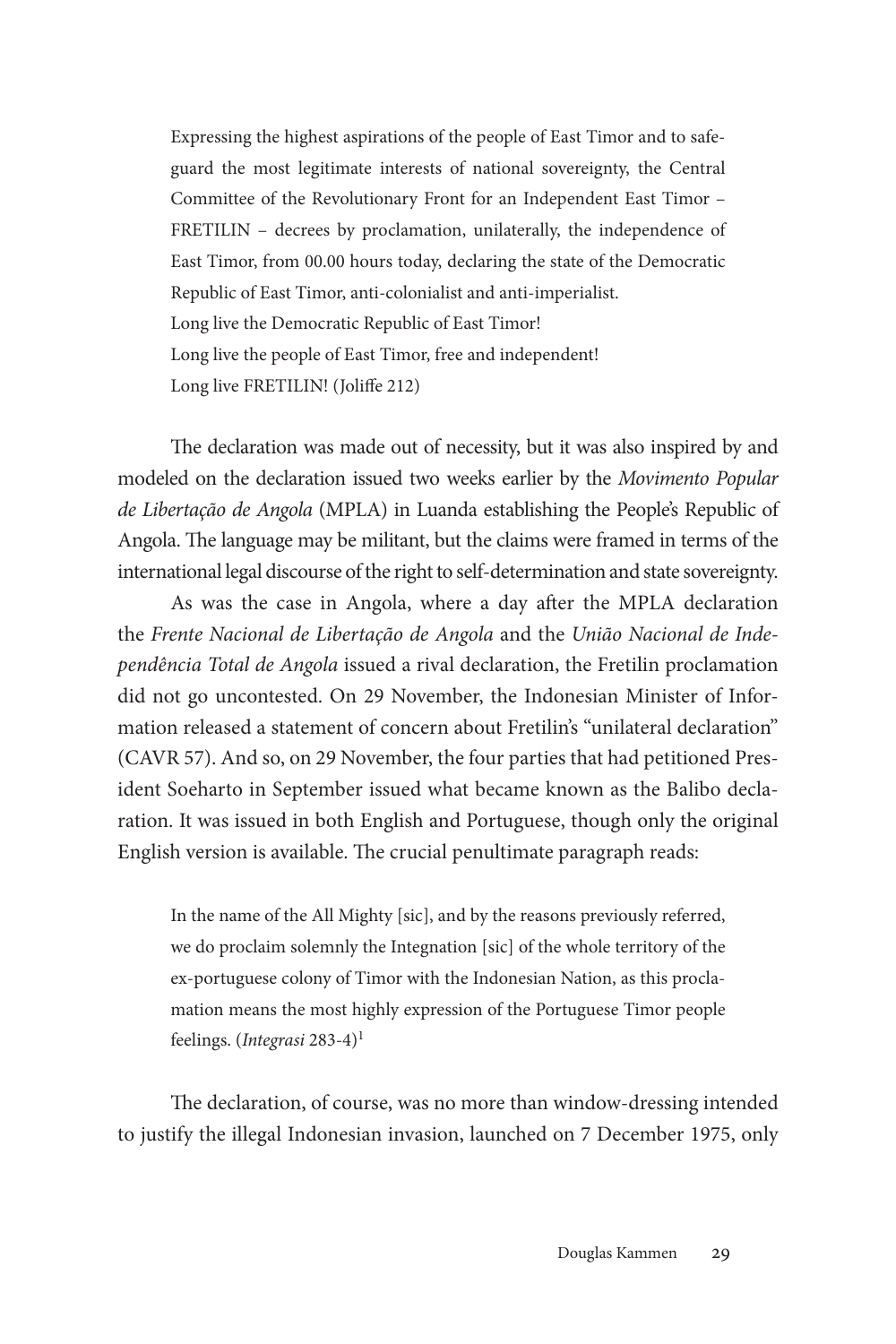hours after US President Ford and Secretary of State Henry Kissinger met with President Soeharto in Jakarta.

# Independence Restored … and Debated

After twenty-four years of occupation and terrible human rights abuses, Soeharto's resignation in May 1998 and the demise of his New Order regime opened the way for a final resolution to the East Timor "problem." In 1999, tripartite negotiations between Portugal, which was still recognized in international law as the colonial power, Indonesia and the United Nations led to an agreement to hold a referendum on the future of the territory. The Indonesian military's efforts to terrorize the population into accepting the offer of broad autonomy failed and on 30 August the East Timorese overwhelmingly voted in favor of independence. A further flurry of violence ensued, but Indonesia's parliament eventually agreed to relinquish the territory and the United Nations established a mission to manage the territory and oversee the transition to statehood.<sup>2</sup>

Under the UN mission, security within East Timor was restored, efforts were made to repatriate the huge number of displaced people in West Timor, and reconstruction of infrastructure got underway. In 2001 elections were held for seats in the Constituent Assembly, with Fretilin winning an outright majority. Fretilin was thus in a position to dominate the writing of and debate over a new constitution. One point that leaders across the political spectrum could agree on was that Portuguese and Tetum would become the national languages of the new nation-state. But the final version of the constitution also reflected Fretilin's version of history. The preamble begins:

Following the liberation of the Timorese People from colonization and illegal occupation of the Maubere Motherland by foreign powers, the independence of East Timor, proclaimed on the 28th of November 1975 by the Revolutionary Front for an Independent East Timor (FRETILIN), is recognized internationally on the 20th of May 2002. (RDTL 9)

This point is reiterated in Section 1, paragraph 2 of the Constitution, which states that "[t]he 28<sup>th</sup> of November 1975 is the Day of Proclamation of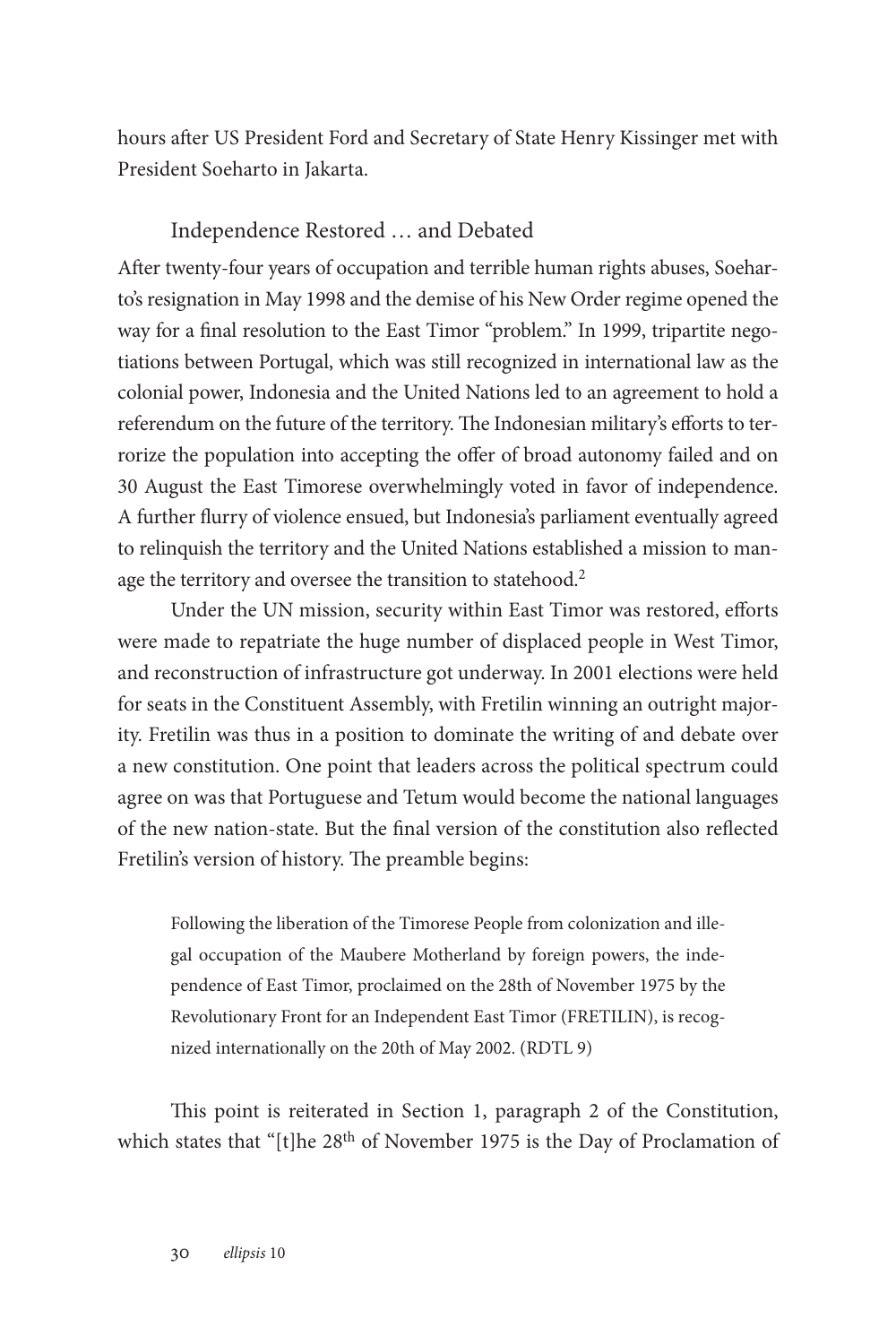Independence of the Democratic Republic of East Timor" (RDTL 11). The 20<sup>th</sup> of May, therefore, was to mark the restoration of independence proclaimed twenty-seven years before.

On the evening of 20 May 2002, East Timorese dignitaries, UN officials and representatives of nations around the world gathered on a make-shift stage in a dusty field on the western outskirts of Dili. Tens of thousands of people, most arriving on foot, filled the field. Just before midnight, UN Secretary General Kofi Annan took the podium. "This will not be a long speech," he began. "It cannot be. For in just a few minutes, I must stop as we reach midnight on 19 May. With the start of 20 May, you will step into a new era in your history, as an independent nation. I am deeply honoured and moved to be with you at this moment" (United Nations). There was no need for a proclamation: independence had been foretold. As the clock struck midnight, fireworks filled the clear night sky and the people of East Timor celebrated fulfillment of what Nobel laureates Bishop Belo and José Ramos-Horta had once called "the impossible dream" (Kammen 387-9).

But East Timor's declaration of independence has remained a highly emotive issue. Fretilin has argued that the choice of 28 November 1975 was meant to honor the party's historic role and the heroes who had fallen defending the first Democratic Republic. Unstated but of equal importance is that the choice of 28 November highlights the illegality of the 24-year Indonesian occupation. A group calling itself *Conselho Popular pela Defesa de República Democrática de Timor-Leste* **(**Popular Council for the Defense of the Democratic Republic of East Timor, abbreviated CPD-RDTL) took the argument a step further, insisting that the new state should be based on the first República Democrática de Timor-Leste – including recognition of 28 November as independence day, the Fretilin flag and anthem, etc. – and demanding that the United Nations leave the territory altogether. Meanwhile, parties that opposed Fretilin's domination of the Constituent Assembly and the transformation of that body into the first parliament, viewed the decision to recognize 28 November 1975 as proclamation day as an attempt to monopolize national symbols and charged that Fretilin was bent on creating an authoritarian state modeled on Mozambique under Frelimo.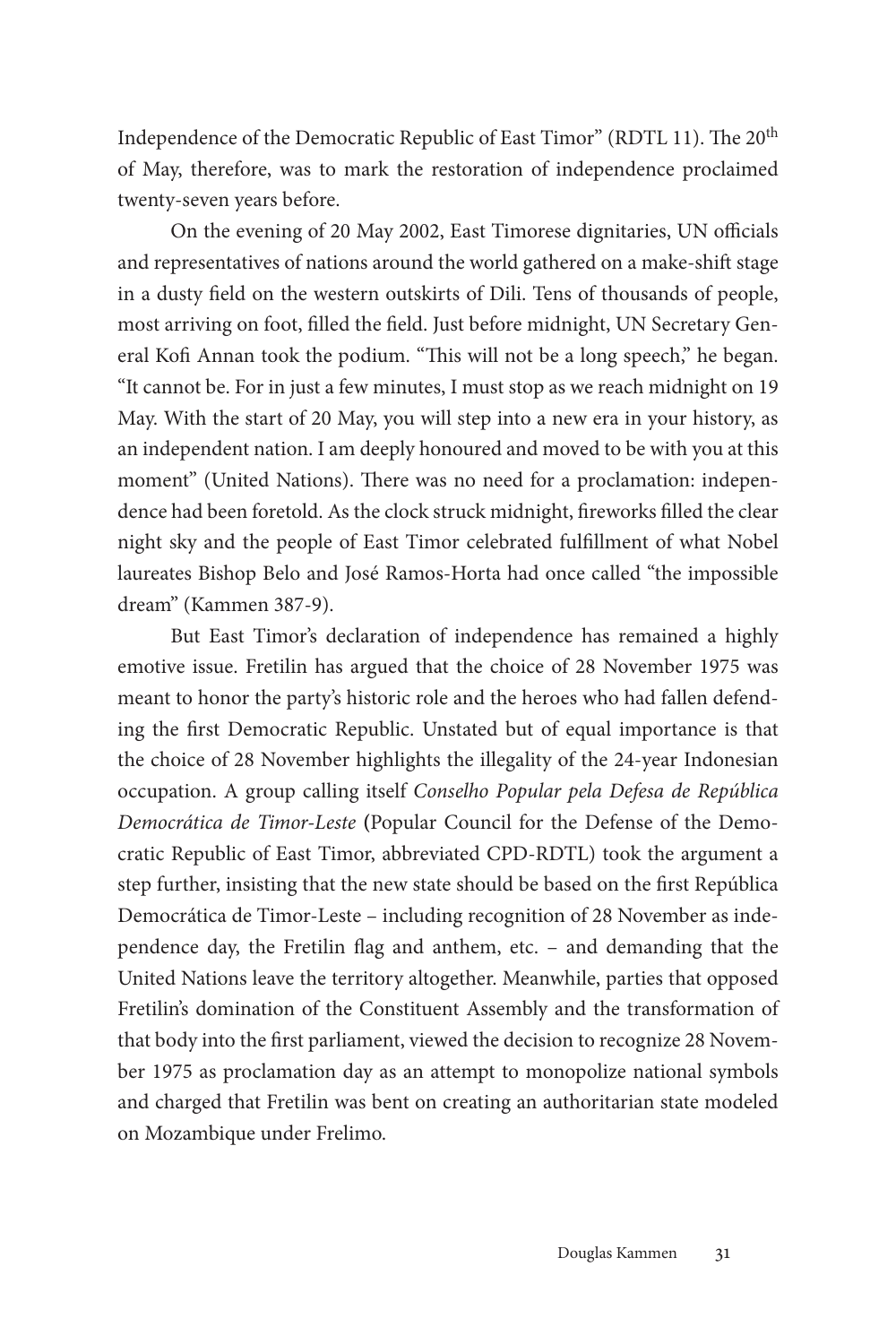These were not trivial matters. Following the restoration of independence, political tensions rose and the young country was rocked by a series of minor riots in 2002 and 2003. In 2005, a group of young activists (including one of my former students from the Faculty of Social and Political Sciences at the National University of Timor Lorosae) gathered in Fatuberliu, near the south coast, where they declared the establishment of the *Republico Timor Tasi Mane* – Timorese Republic of the South Sea. Four individuals were charged with committing subversive acts under Article 106 of the Penal Code. In court, the defendants explained that they had declared their own republic because of "social and economic problems" (Judicial System Monitoring Programme). The judge rejected their defense and sentenced two of the men to four years in prison and the other two to two years each. Worse was yet to come. The following year, the politicization of accusations of discrimination within the new Army spiraled out of control, resulting in armed clashes in the capital and displacement of more than 100,000 people from their homes. The conflict was not simply over the fruits of independence, but also the symbols on which that independence stand.

This year (2012) East Timor is due to hold national elections and celebrate three major anniversaries: the 500<sup>th</sup> anniversary of the arrival of the Portuguese in Timor, the 100<sup>th</sup> anniversary of Dom Boaventura's uprising, and the  $10<sup>th</sup>$  anniversary of (the restoration of) independence. In this context, it may be of help to reflect on the history of declarations – both real and imagined – and the responses they have elicited.

### **Notes**

<sup>1</sup> The original text is full of grammatical and spelling errors. For a linguistic analysis of the multiple texts, see Akihisa Matsuno, "The Balibo Declaration."

<sup>2</sup> The best account of 1999 is Geoffrey Robinson's *"If You Leave Us Here, We Will Die": How Genocide Was Stopped in East Timor.*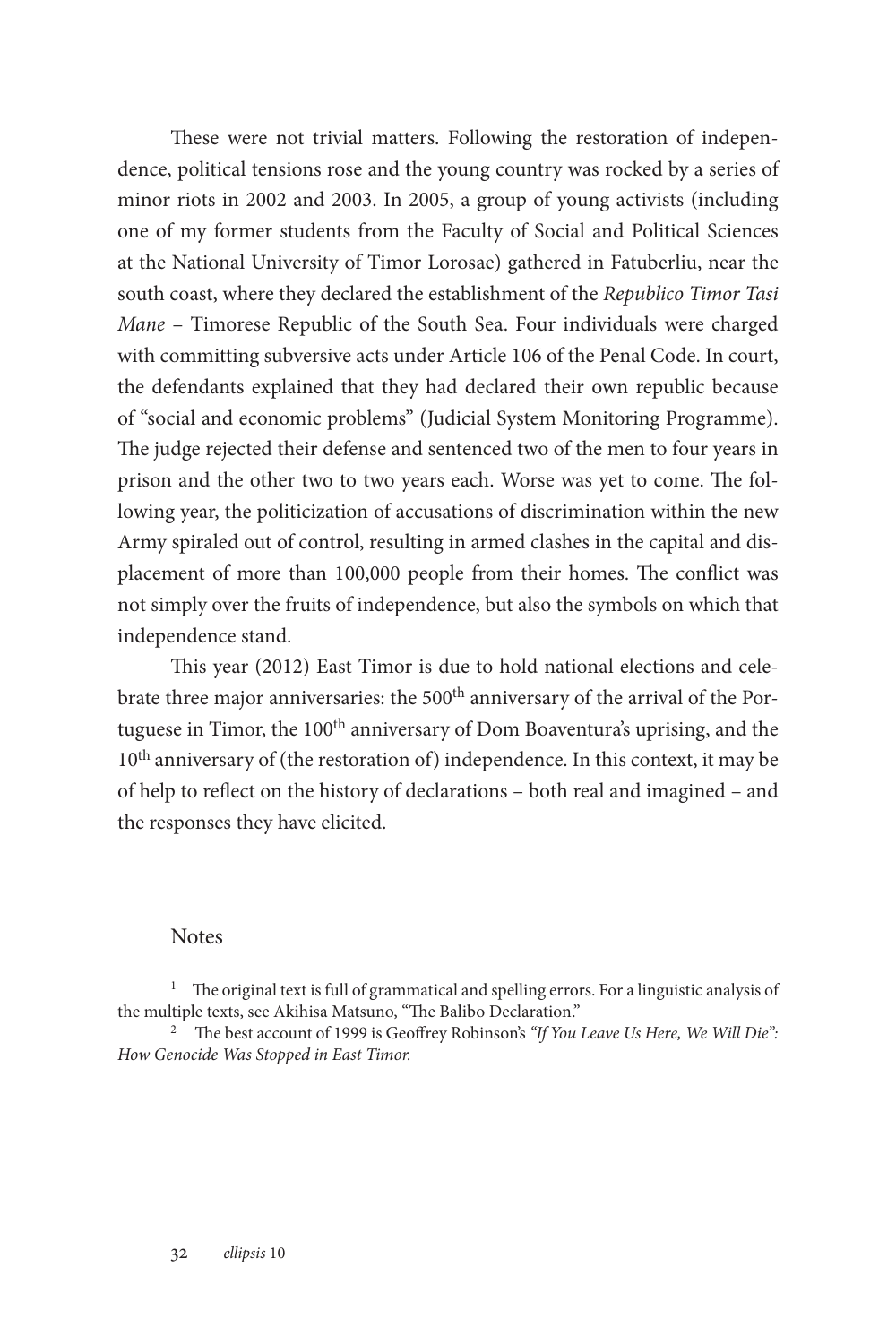### Works Cited

*Boletim da Provincia de Macau e Timor*. 28.8. 25 February 1882. Print.

- Boxer, C.R. *Fidalgos in the Far East, 1550-1770.* London and New York: Oxford UP, 1968. Print.
- CAVR. *Chega! The Report of the Commission for Reception, Truth and Reconciliation in Timor-Leste*. Dili, East Timor: 2005. Print.
- Duarte, Teófilo. *Timor (Ante-Camara do Inferno?!).* Lisbon: Famalição, 1930. Print.
- Gunn, Geoffrey C. *Timor Loro Sae: 500 Years*. Macau: Livros do Oriente, 1999. Print.
- Gusmão, Xanana. *Timor Lives! Speeches of Freedom and Independence*. Alexandria, New South Wales: Longueville Books, 2005. Print
- Hägerdal, Hans. *Lords of the Land, Lords of the Sea: Conflict and Adaptation in Early Colonial Timor, 1600-1800.* Leiden: KITLV Press, 2012. Print.
- Hill, Helen. *Stirrings of Nationalism in East Timor: Fretilin 1974-1978: The Origins, Ideologies and Strategies of a Nationalist Movement.* Otford, New South Wales: Otford Press, 2002. Print.

*Integrasi: Kebulatan Tekad Rakyat Timor Timur*. Jakarta: Yayasan Parikesit, 1976.

- Jolliffe, Jill, *East Timor: Nationalism and Colonialism*. St. Lucia: U of Queensland P, 1978. Print.
- Judicial System Monitoring Programme. "Summary of Cases before the Courts." No. 18/2005. Web. 28 Feb. 2012.
- Kammen, Douglas. "Fragments of Utopia: Popular Yearnings in East Timor." *Journal of Southeast Asian Studies* 40.2 (June 2009): 385-408. Print.
- Maier, Pauline. *The Declaration of Independence and the Constitution of the United States.* Boston: Massachusetts Historical Society, 1998. Print.
- Matos, Artur Teodoro de. *Timor Português 1515-1769: Contribuição para a sua História.* Lisbon: Faculdade de Letras da Universidade de Lisboa, Instituto Histórico Infante Dom Henrique, 1974. Print.
- Matsuno, Akihisa. "The Balibo Declaration." *East Timor Documents* 36-37 (March 13-June 26, 1995): 12-15. Print.
- Oliveira, Luna de. *Timor na História de Portugal*. Vol. 1-4. Lisbon: Agência Geral do Ultramar, 1949. Print.
- RDTL. *Constitution of the Democratic Republic of Timor-Leste*. 2002. Web. 24 Feb. 2012.
- Robinson, Geoffrey. *"If You Leave Us Here, We Will Die": How Genocide Was Stopped in East Timor.* Princeton: Princeton UP, 2009. Print.
- United Nations. "'The United Nations will stay … your friends will continue to help', says Secretary-General in salute to independent East Timor." *Press Release SG/SM/8243*. 20 May 2002.Web. 28 Feb. 2012.
- Vieira, Cláudio. Personal Interview. 10 June 2004.